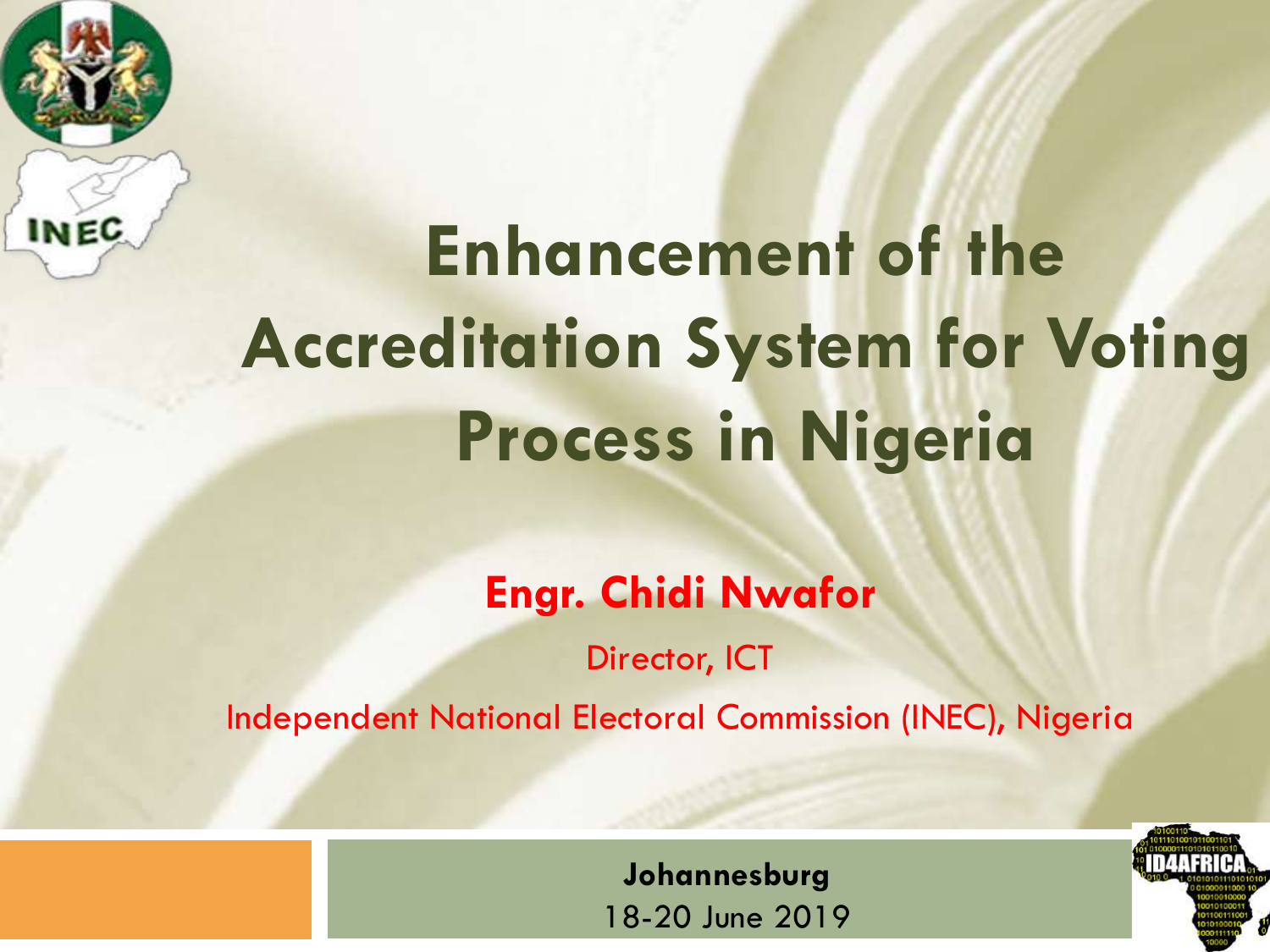



Issues & Challenges

Enhancement of the VAS

Assessment of the VAS enhanced System

Way Forward & Conclusion

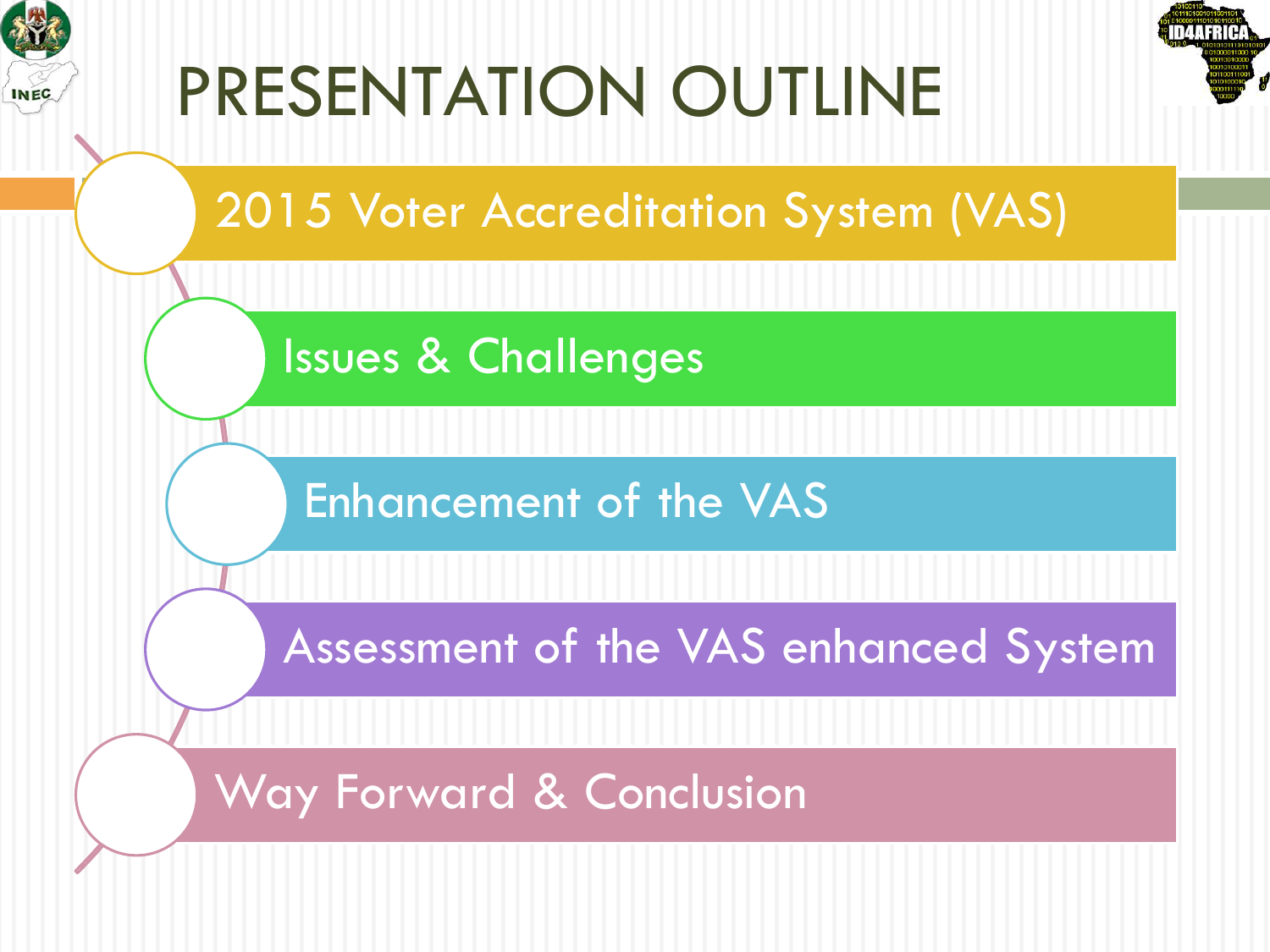

### INTRODUCTION



- $\square$  In Nigeria today, you cannot discuss elections without adequate mention of the technologies deployed in the conduct of the elections;
- $\Box$  INEC has a role to offer free, fair and credible elections;
- $\Box$  In discharging its duties, INEC has deployed technologies to a handful of its processes which are considered to be prone to human interferences;
- $\Box$  The success of an election can be measured by the credibility of the processes that led to the conduct of the election – not on just what happens on Election Day;
- $\Box$  The role of technology in an election process is targeted at improving the accuracy of the election system, and production of the election result in a timely and efficient manner.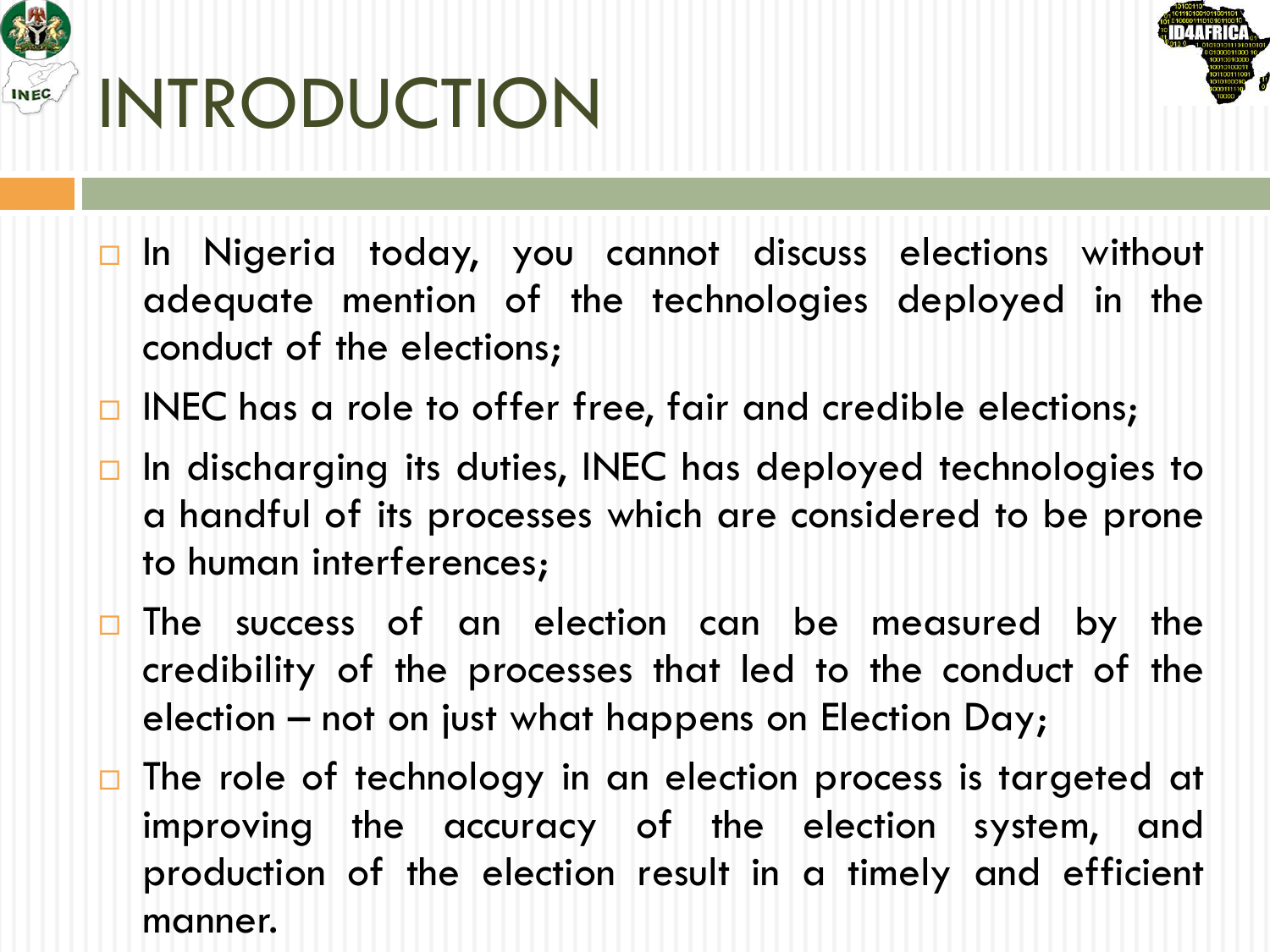

- $\Box$  Voter Authentication is the process of verifying that the person that registered to vote is the same person that is at the polling station to cast his vote;
- $\Box$  Hitherto manual exposing the process to human manipulations and fraudulent practices;
- $\Box$  INEC decided to apply technology to optimize the process with the advent of the Permanent Voter Card (PVC) and the Smart Card Reader (SCR).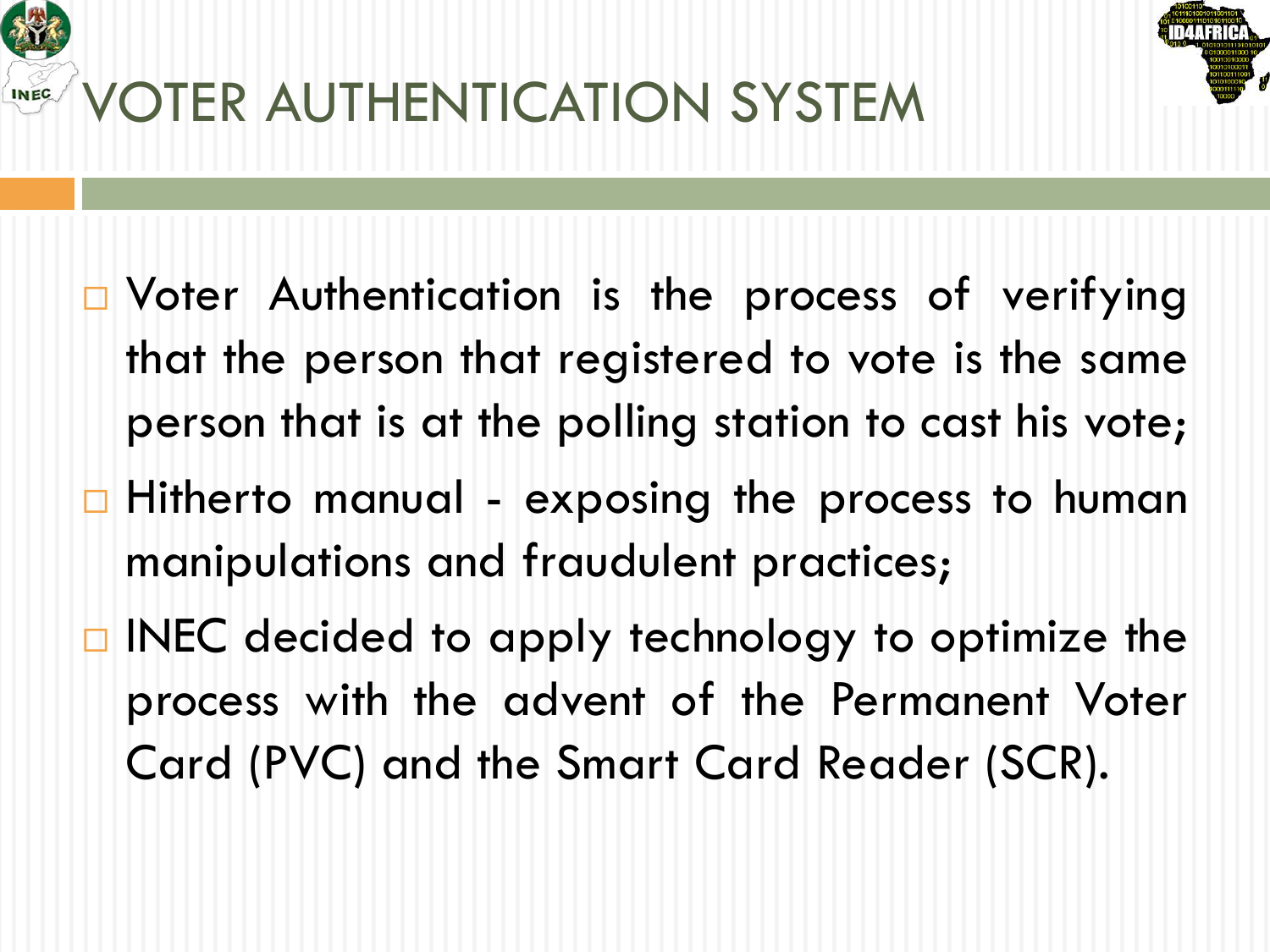



## 2015 VOTER **ACCREDITATION** SYSTEM (VAS)

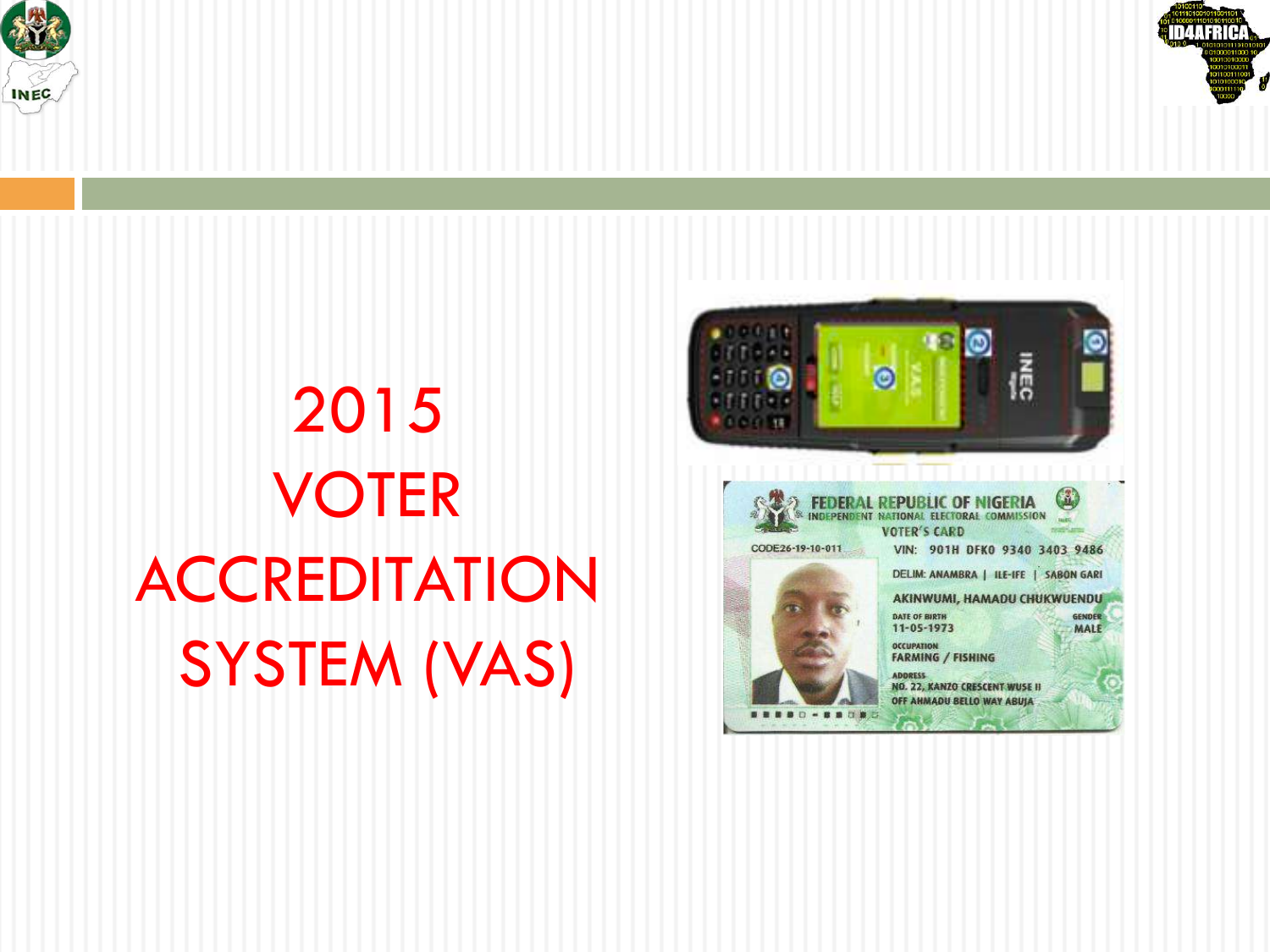



- □ Voter Accreditation System is broken down into three:
	- □ Identification physical comparison of the face of the card holder with the image displayed on the Smart Card Reader (SCR) when the PVC is read;
	- ¤ Verification (that the card is original) being able to read the information on the chip of the PVC presented;
	- ¤ Authentication comparison of the fingerprint stored on the card with what was physically presented and scanned by the reader;
- □ Once a PVC has been read and accredited by the SCR, the Voter Identification Number (VIN) is stored in the reader and it does not allow the accreditation of that VIN on that particular reader any longer.
- $\Box$  The use of the PVC and SCR gave a lot of credibility to the 2015 Electoral Process, as it greatly assisted in ensuring one-man-one-vote; though not without some challenges.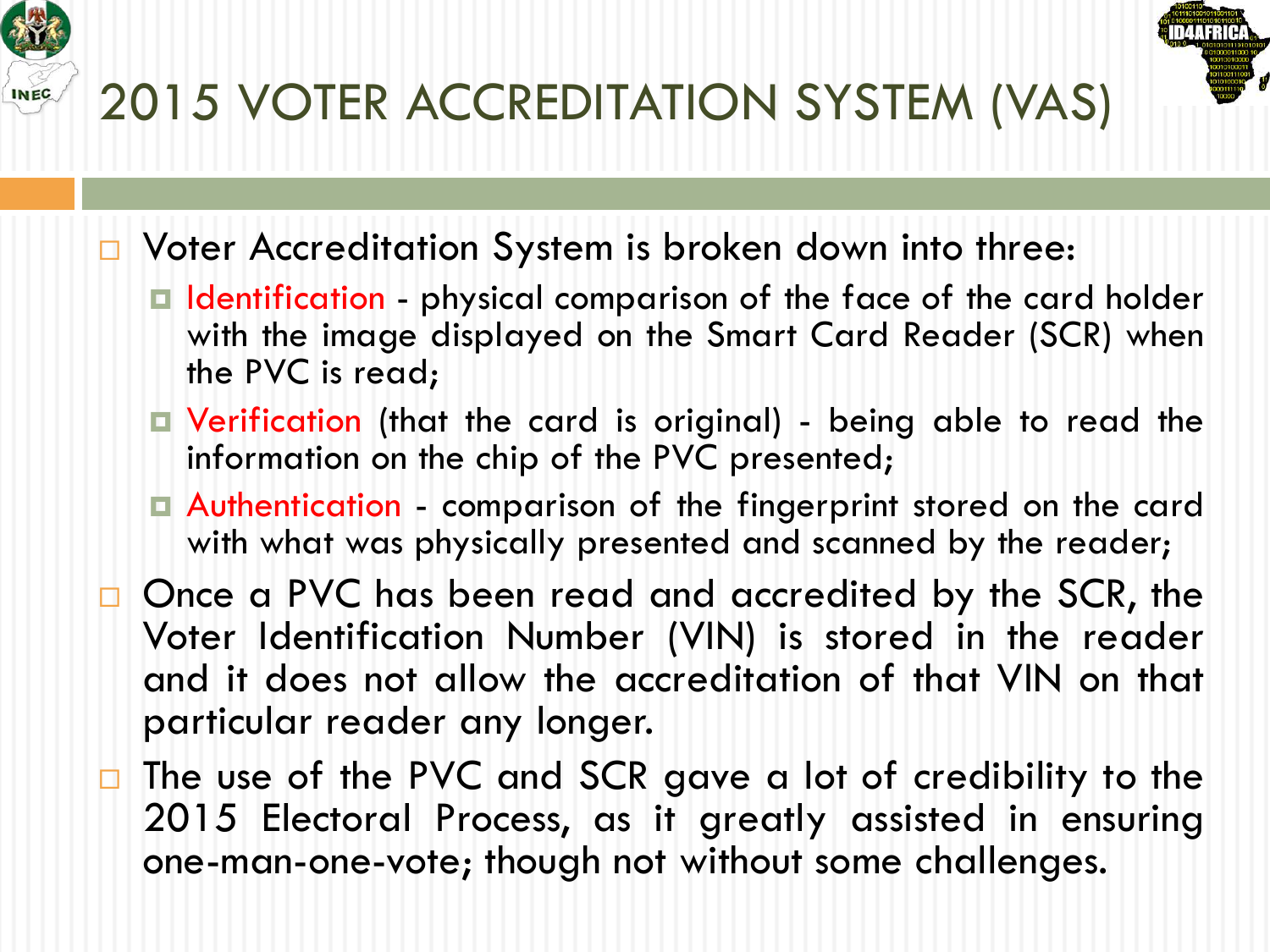



## 2015 VAS – ISSUES & CHALLENGES

- $\square$  The major issue observed with the 2015 VAS was high rate of failed fingerprints authentication;
- $\Box$  The rate of successful fingerprint authentication, in the 2015 Presidential Election was 42.7%, which was considered quite low;
- □ There were other challenges observed, which needed to be addressed before the 2019 General Elections – hence the enhancement of SCR project.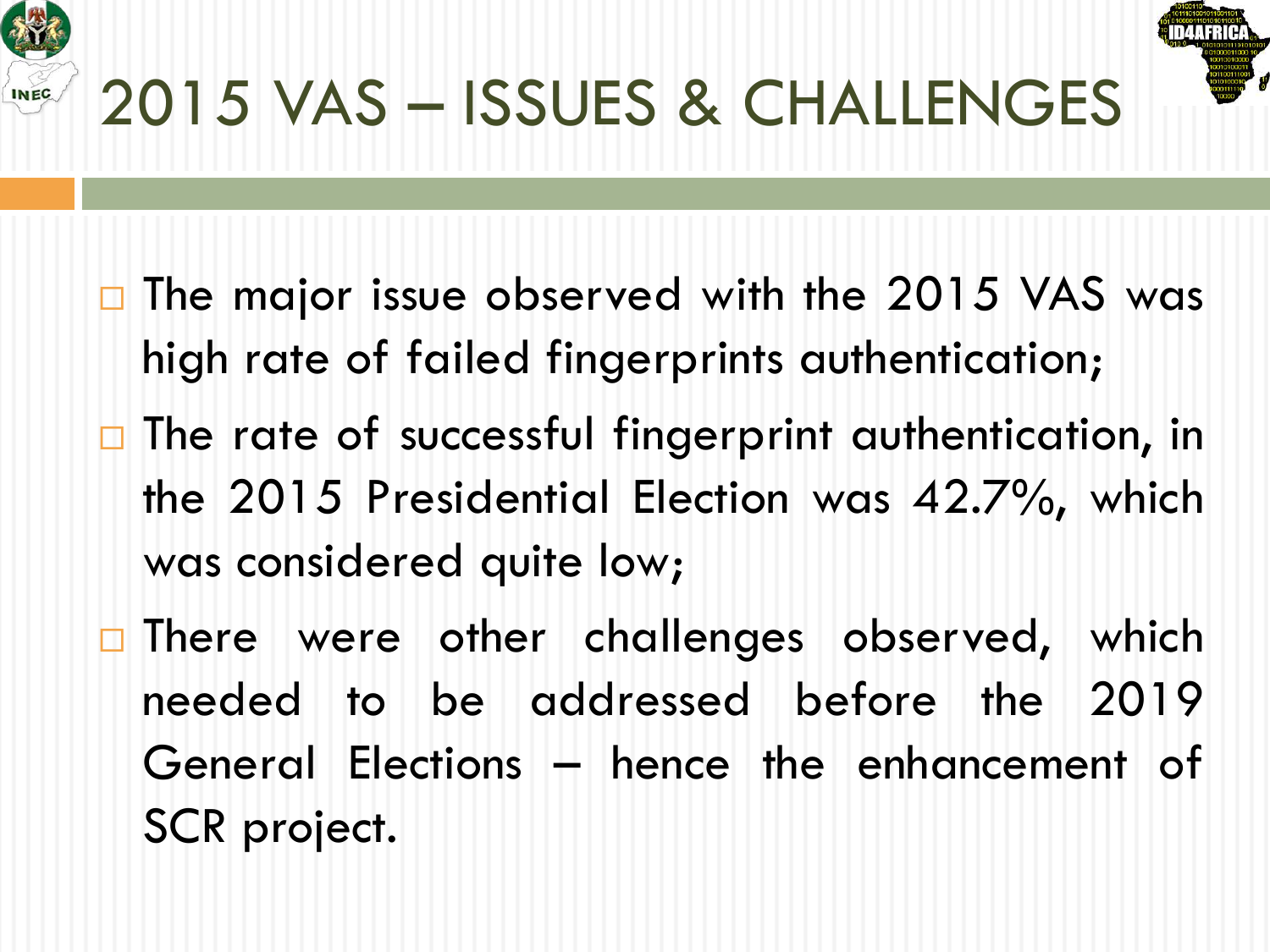



#### HARDWARE ENHANCEMENTS: 2019 General Elections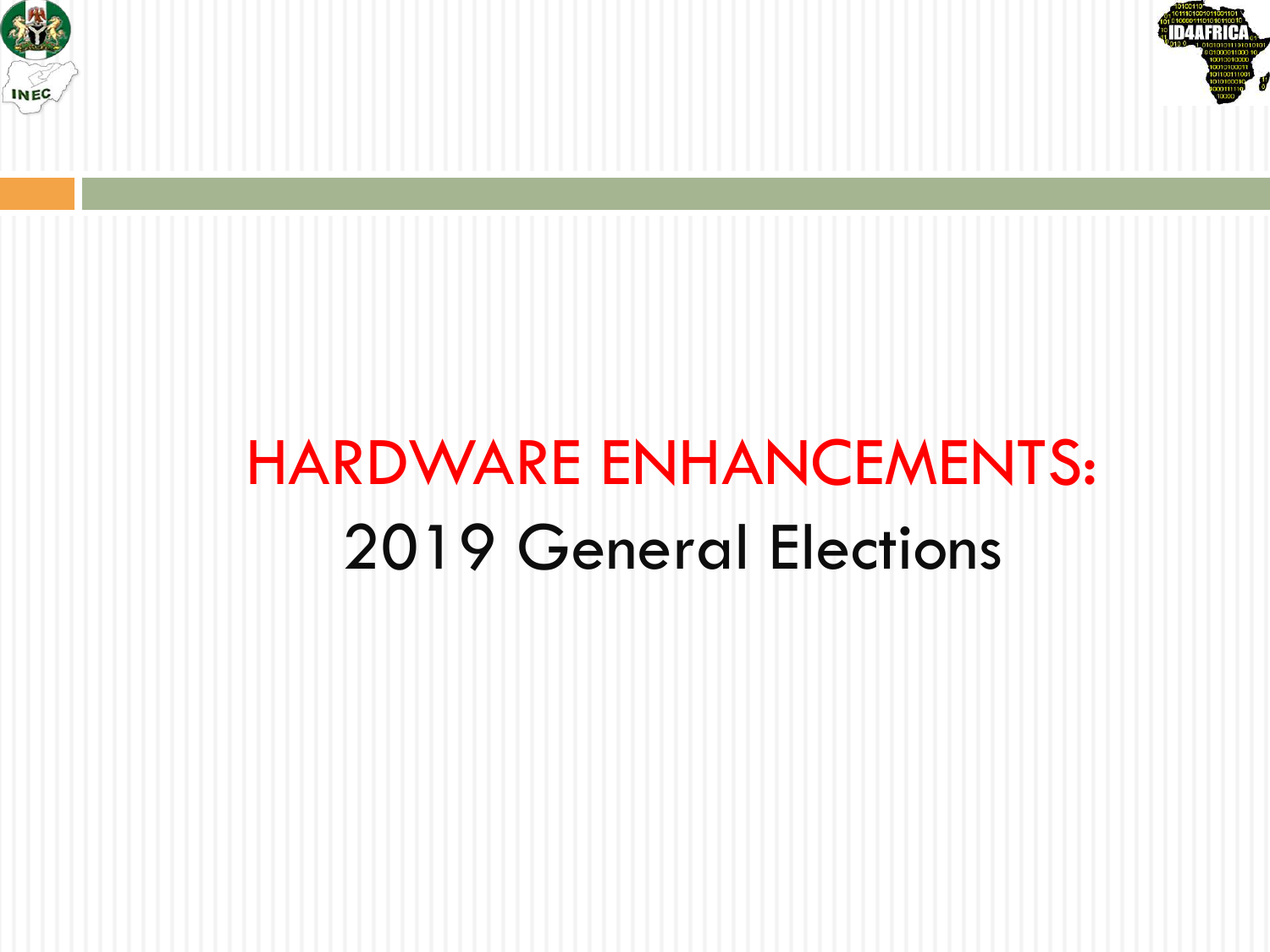|   | <b>FEATURE</b>                                        | <b>ADVANTAGE(S)</b>                                                                                                                                              |  |
|---|-------------------------------------------------------|------------------------------------------------------------------------------------------------------------------------------------------------------------------|--|
|   | Inclusion of CMOS batteries in the new<br><b>SCRs</b> | To ensure that configured and BIOS<br>settings are retained and cannot<br>be tampered with when batteries<br>are removed.                                        |  |
| 2 | <b>Broader-surfaced fingerprints Scanners</b>         | For capturing wider surface area<br>of the finger to match the<br>referenced fingerprint template. It<br>also increases the rate of<br>successful accreditation. |  |
|   | Inclusion of SD cards in the SCRs                     | Upgrade of the total memory size<br>of the SCRs provided additional<br>space to store recaptured<br>fingerprints an other details of<br>accredited voters.       |  |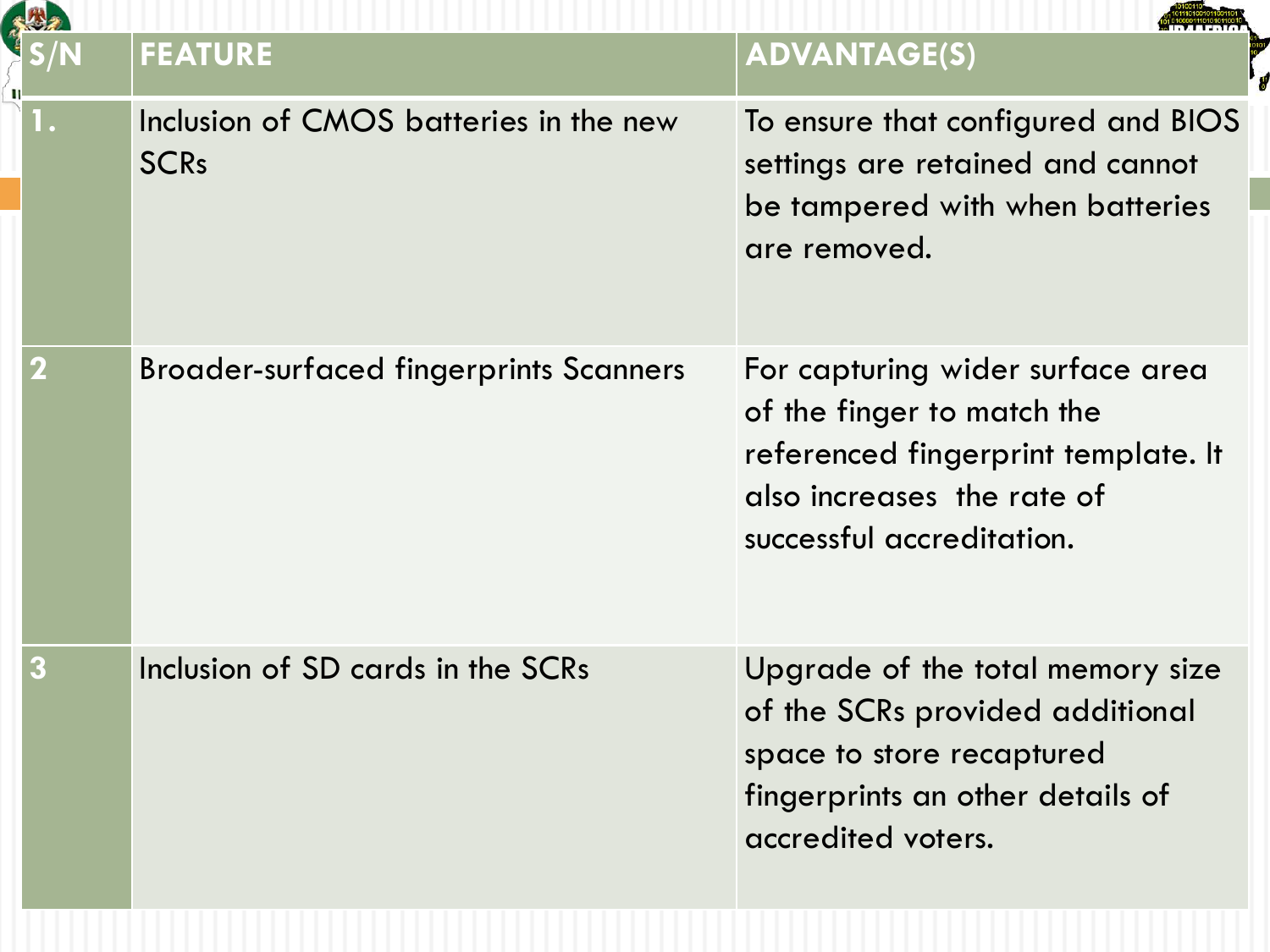|    | <b>FEATURE</b>                                                | <b>ADVANTAGE(S)</b>                                                                                                                                                                                                                                                                            |  |
|----|---------------------------------------------------------------|------------------------------------------------------------------------------------------------------------------------------------------------------------------------------------------------------------------------------------------------------------------------------------------------|--|
| 4. | Provision of tamper-proof<br>seals to battery<br>compartments | In the past, fraudulent persons remove the battery<br>of SCRs to make the readers loose their pre-set<br>configurations and do not work on Election day.<br>This tamper-proof seal seals off the battery<br>compartments, eliminating issues associated with                                   |  |
|    |                                                               | removal of SCR battery. No one can open the<br>battery compartment after configuration has been<br>concluded. So no one can alter the SCR dates by<br>removal of batteries.                                                                                                                    |  |
| 5. | <b>Replacement of SCR</b><br><b>Batteries</b>                 | The batteries in the SCRs were those that were<br>bought with the readers in 2015. It was observed<br>that the battery lifespan had depreciated with<br>time.<br>4000MhA batteries were supplied to replace the<br>existing 3000MhA batteries – giving the SCRs<br>longer hours of operations. |  |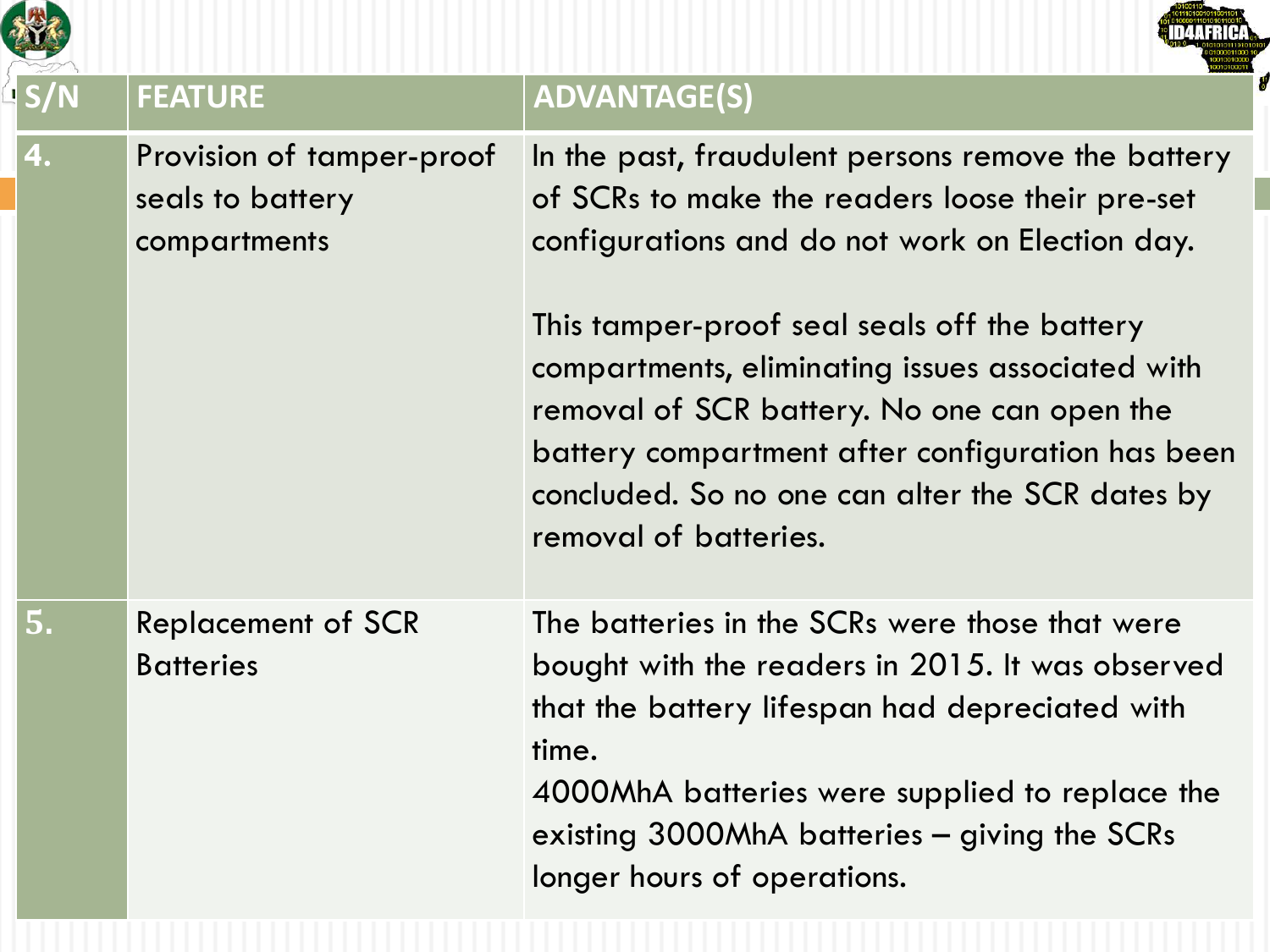



## SOFTWARE ENHANCEMENTS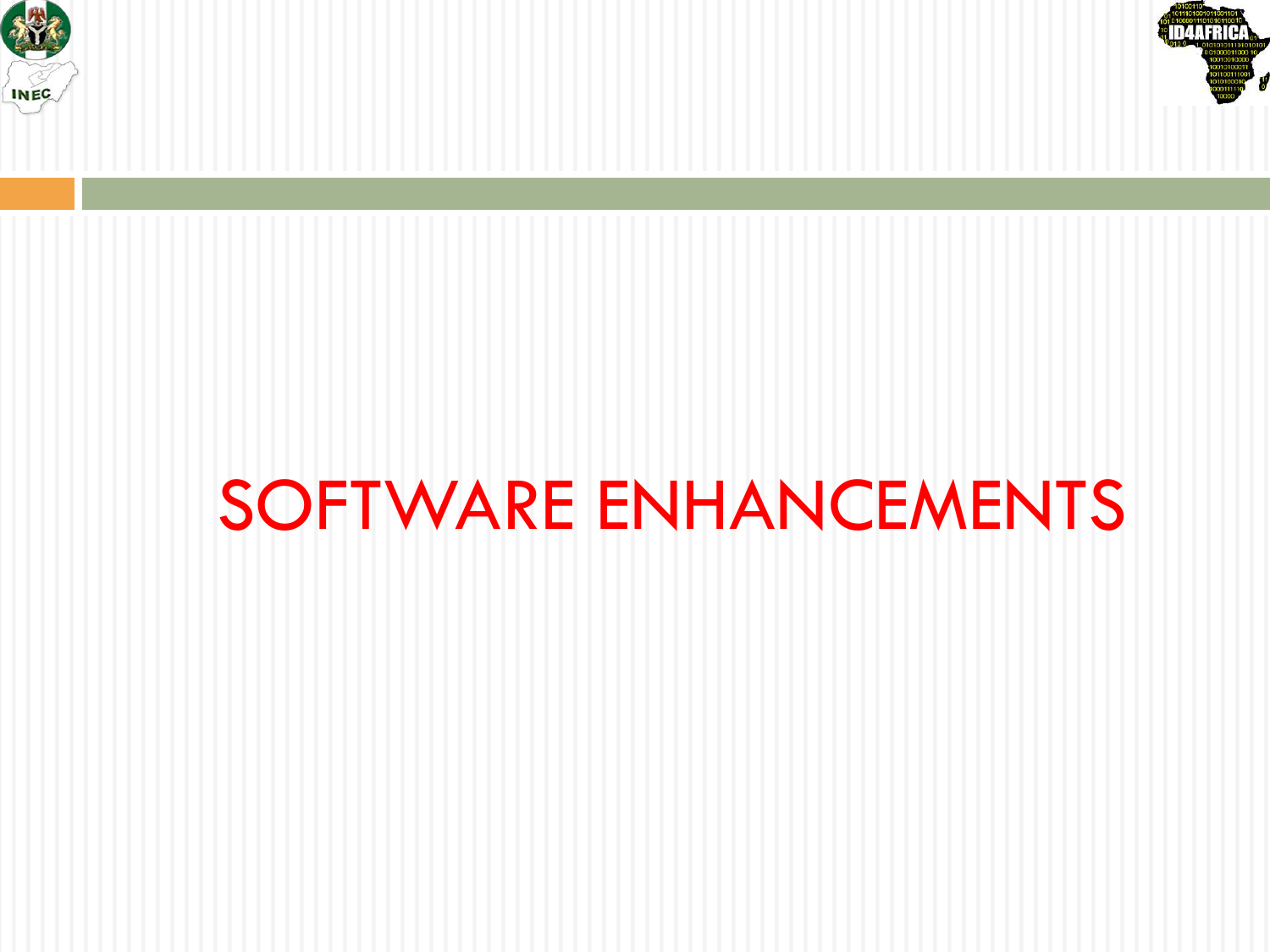|  |                         | <b>FEATURE</b>                                                                                                                                                                                                                                                                                                                        | <b>ADVANTAGE (S)</b>                                                                                                                                        |
|--|-------------------------|---------------------------------------------------------------------------------------------------------------------------------------------------------------------------------------------------------------------------------------------------------------------------------------------------------------------------------------|-------------------------------------------------------------------------------------------------------------------------------------------------------------|
|  |                         | The SCR application can read the IMEI This made it easier to identify<br>(International Mobile Station Equipment SCRs that have not been<br>Identity) number and link each IMEI to a configured and those with data<br>particular PU                                                                                                  | not yet uploaded.                                                                                                                                           |
|  | $\mathbf 2$             | button should<br><b>The</b><br>Resetting<br>for data<br>multiple<br>times<br>before purging<br>verification<br>database.                                                                                                                                                                                                              | prompt This made it important for<br>upload technical staff, who wish to purge<br>the the SCR, to first upload the<br>accreditation data before<br>purging. |
|  | $\overline{\mathbf{3}}$ | Removal of manual settings of dates This eliminated cases of changing<br>and times. This means that date settings of date and time of the SCR to a<br>can only be possible by connecting the date set for election to take<br>readers to a network – either wireless or place, so that false accreditations<br>GSM network providers. | can be made to happen, and<br>data stored on the SCRs before<br>election day.                                                                               |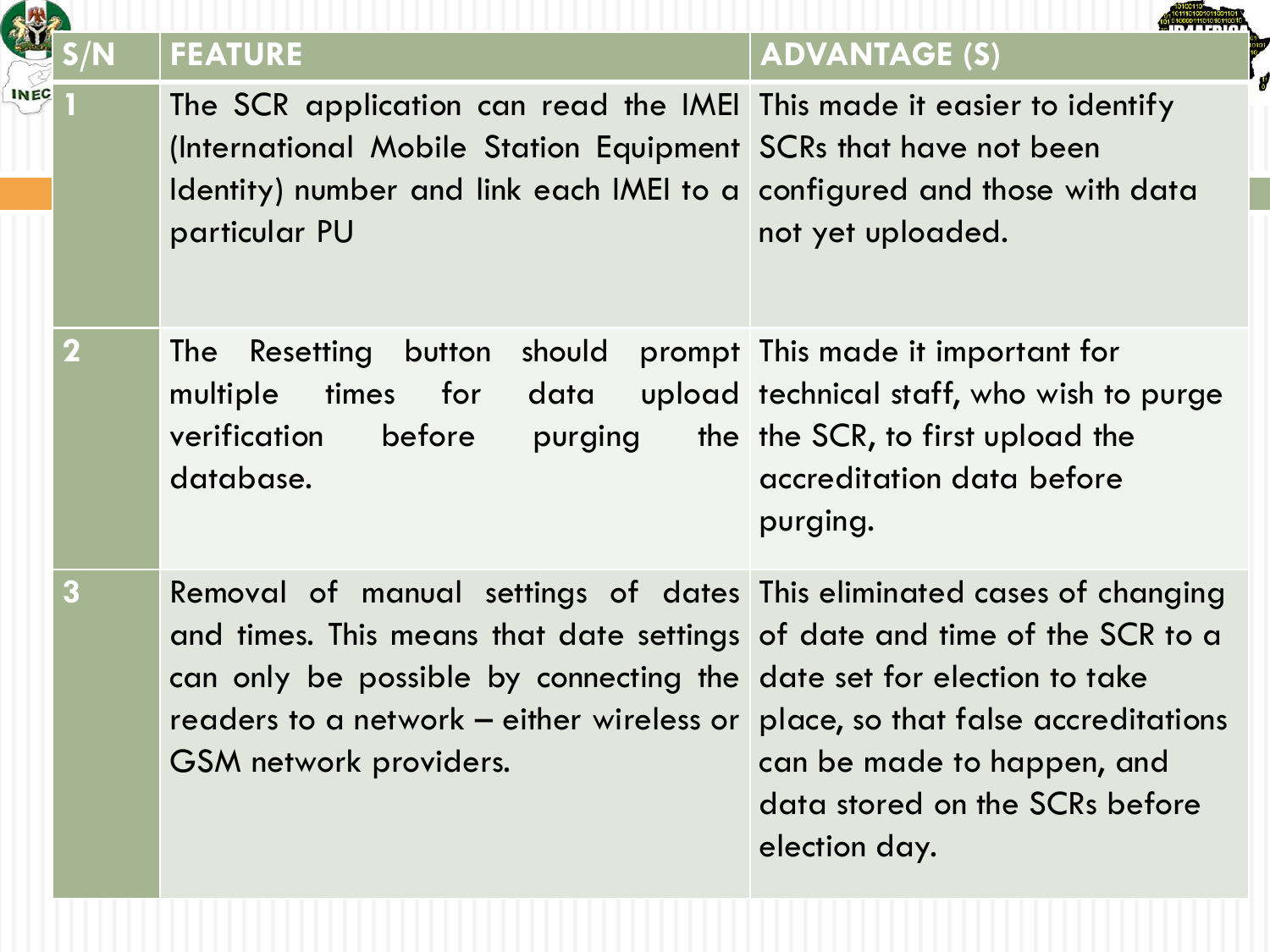|   | 2 H 2 |                                                                                                                                                                                                                                                                                                                |                                                                                                                                                                |  |
|---|-------|----------------------------------------------------------------------------------------------------------------------------------------------------------------------------------------------------------------------------------------------------------------------------------------------------------------|----------------------------------------------------------------------------------------------------------------------------------------------------------------|--|
| п |       | <b>FEATURE</b>                                                                                                                                                                                                                                                                                                 | <b>ADVANTAGE (S)</b>                                                                                                                                           |  |
|   | 4     | In the event of failed authentication, the SCR This eliminated the use of incident<br>immediately<br>capture the voter forms, and further<br>will<br>fingerprints, provided his/her name appears database of voters' fingerprints.<br>in the PDF printed voter register of that<br>particular polling station. | the<br>improve<br>It reduces the total number of voters<br>with failed accreditation.                                                                          |  |
|   | 5     | When the close accreditation process is This<br>initiated by the user, the software should unintentional close of accreditation,<br>prompt for user password.                                                                                                                                                  | incidences<br>of<br>prevented<br>preventing further voter accreditation<br>until a technical support staff is called<br>to open the closed software.           |  |
|   | 6     | The SCR can now detect any available WiFi When the date on a SCR is wrong, the<br>and prompt the user for password without user can now switch on the WIFI and<br>having to get into the system settings.                                                                                                      | connect to any available hotspot and<br>download the correct data and time.<br>This used to be a major issue as only<br>technical support staff could do this. |  |
|   |       |                                                                                                                                                                                                                                                                                                                |                                                                                                                                                                |  |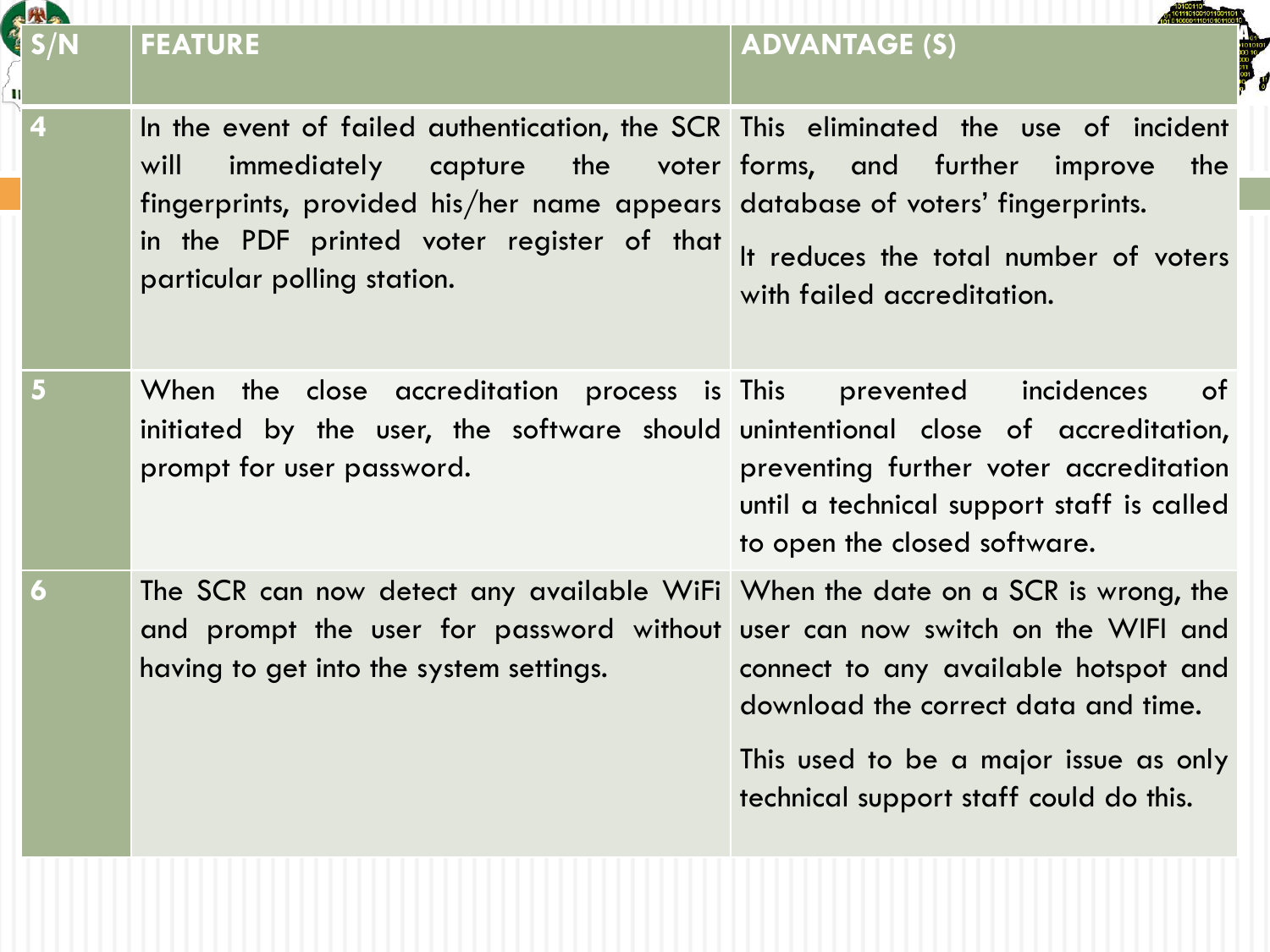

- □ Improved Accreditation System, after enhancement:
	- **□** SCRs whose accreditation data were not uploaded after the elections were easily identified;
	- **□** Resetting of SCRs & closing of accreditation process (supposedly claimed to be unintentional, reduced drastically);
	- **□** Easy detection of WiFi and connection to networks could easily be carried out by Poll Officials instead of waiting for Technical Support;
	- **□** Intentional resetting of date and time has been eliminated;
	- **□** Recapture of Fingerprints of failed authentications to improve the overall  $\%$  of success - In fact, we now have as much as 90% success rate for voter authentication, compared to the previous 40% average rate.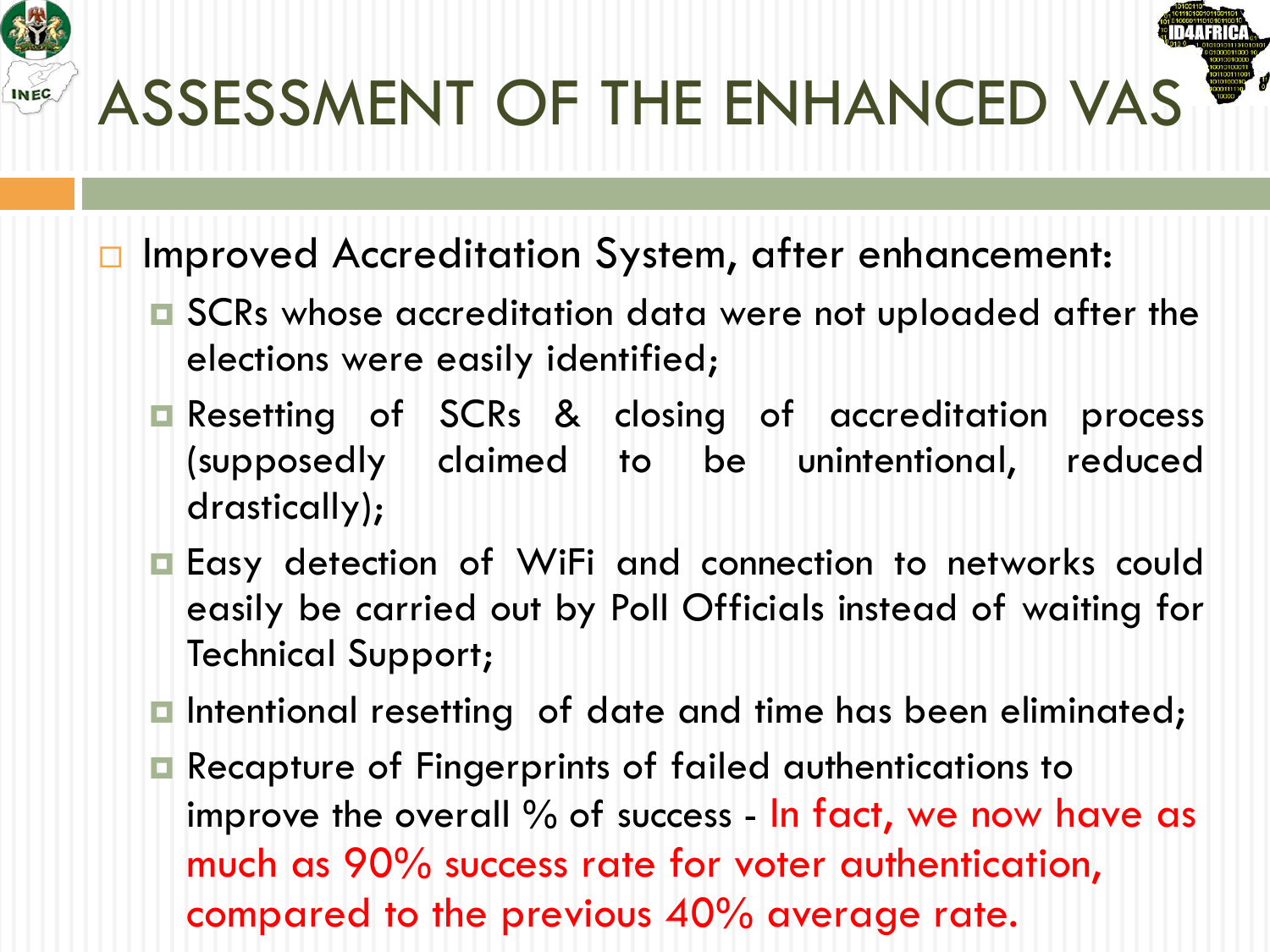

- $\Box$  The Hardware enhancements improved the performance of the SCRs:
	- **□** Faster Fingerprints capture and matching process due to wider FP Scanner surface. Also this may have improved the rate of successful accreditation;
	- **□ Memory upgrade improved speed of SCRs;**
	- **□** Intentional removal of batteries by fraudulent persons reduced drastically;
	- Longer-lasting batteries SCRs worked for 12 hours non-stop.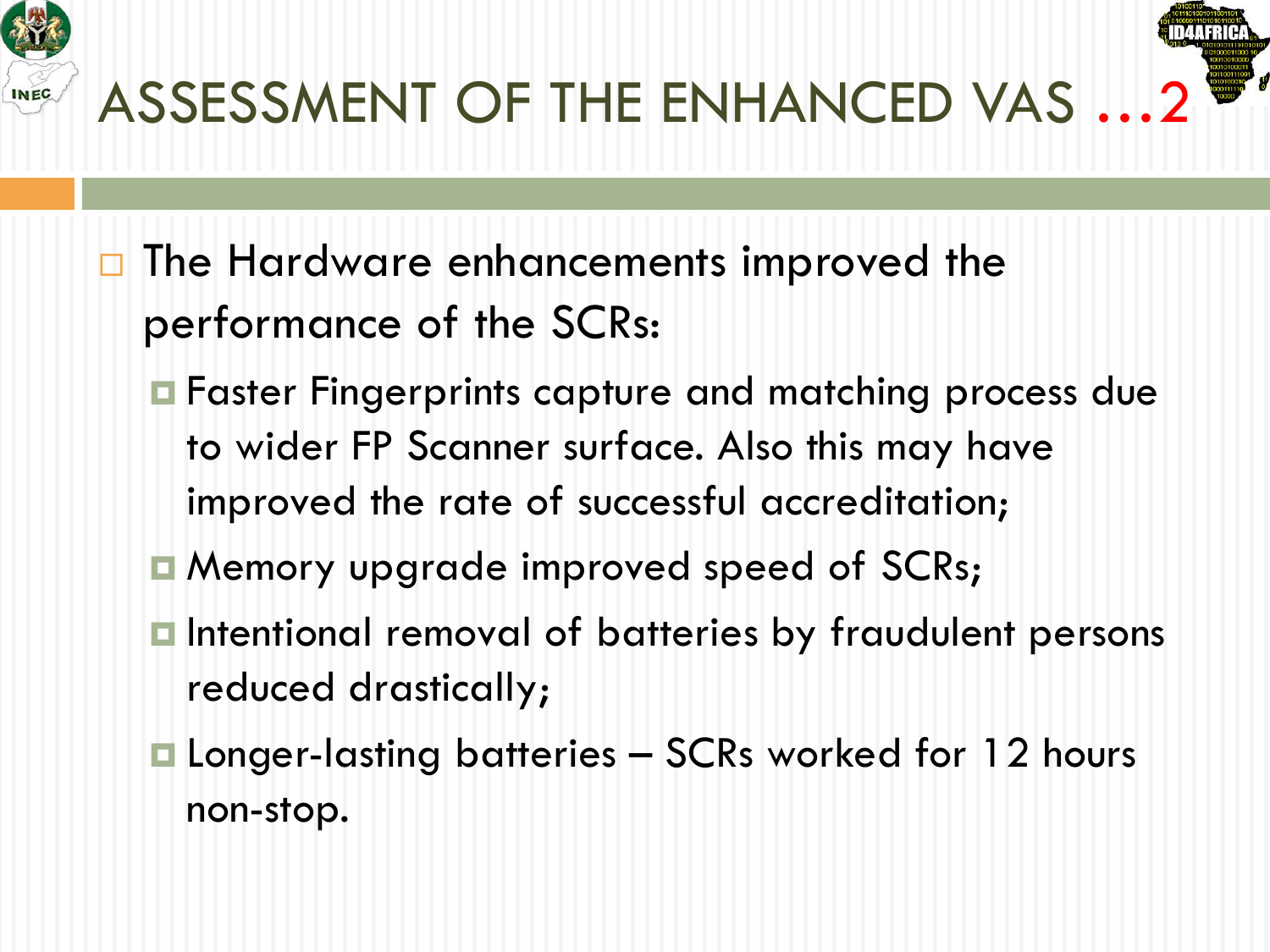

# ASSESSMENT OF THE ENHANCED VA Salient Observations

- $\Box$  Recapturing of FPs was to improve authentication and subsequently to improve the database of voters' fingerprints.
	- $\blacksquare$  Issue not sure if there were connivance persons bringing PVCs of other persons to vote. So the FPs captured are still being studied – may not be used to update the FP database;
- $\Box$  Stealing and buying of PVCs prior elections still investigating what these were used for.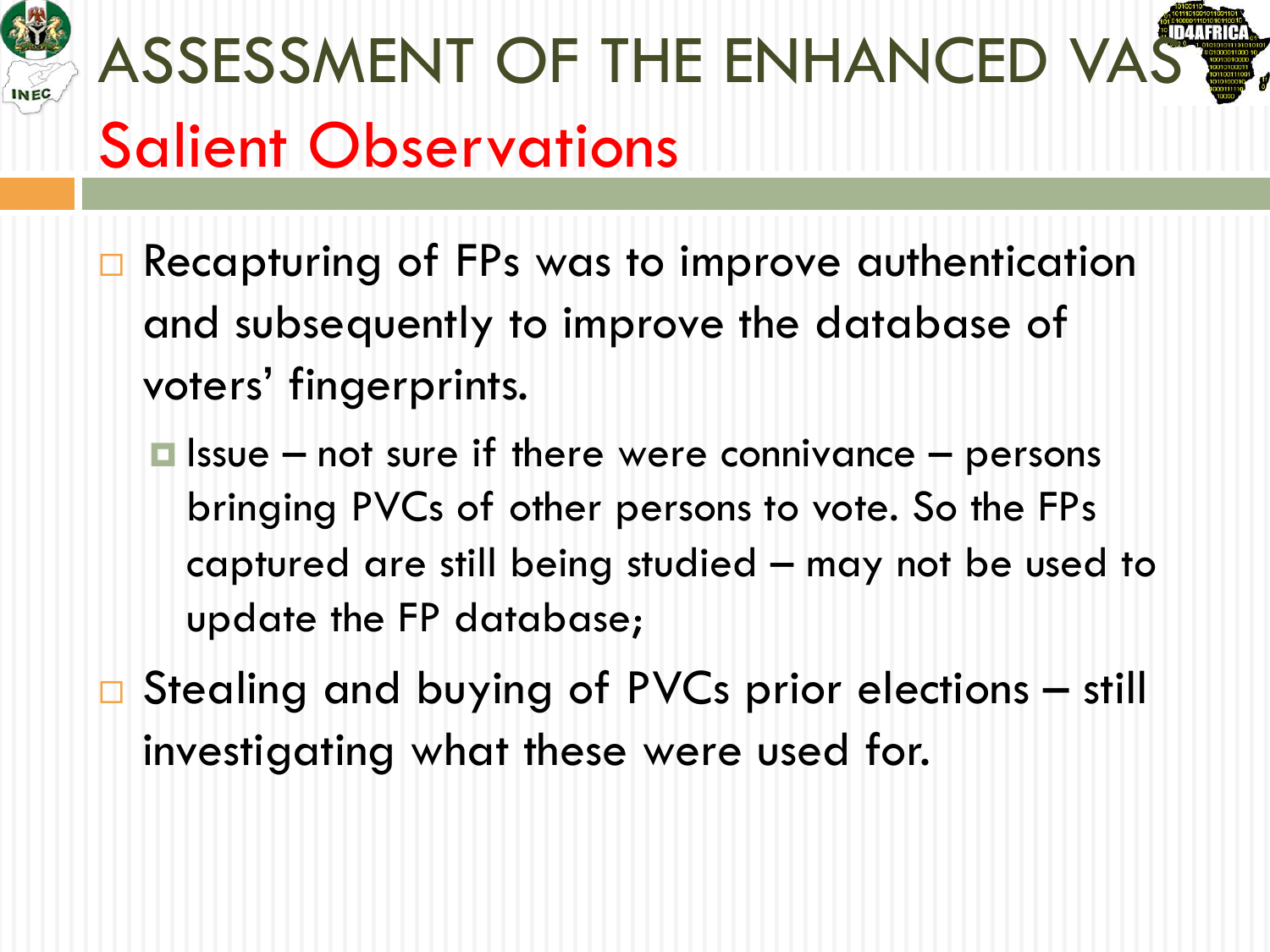



- $\Box$  No doubt, having a fool-proof authentication system is very key to having credible elections;
- $\Box$  The enhancement process that took place for the 2019 General Elections assisted in some ways, but as some loopholes are blocked, some evil-intended persons find some ways to work around them – opening up the system;
- $\Box$  It is obvious some more work is required with this process.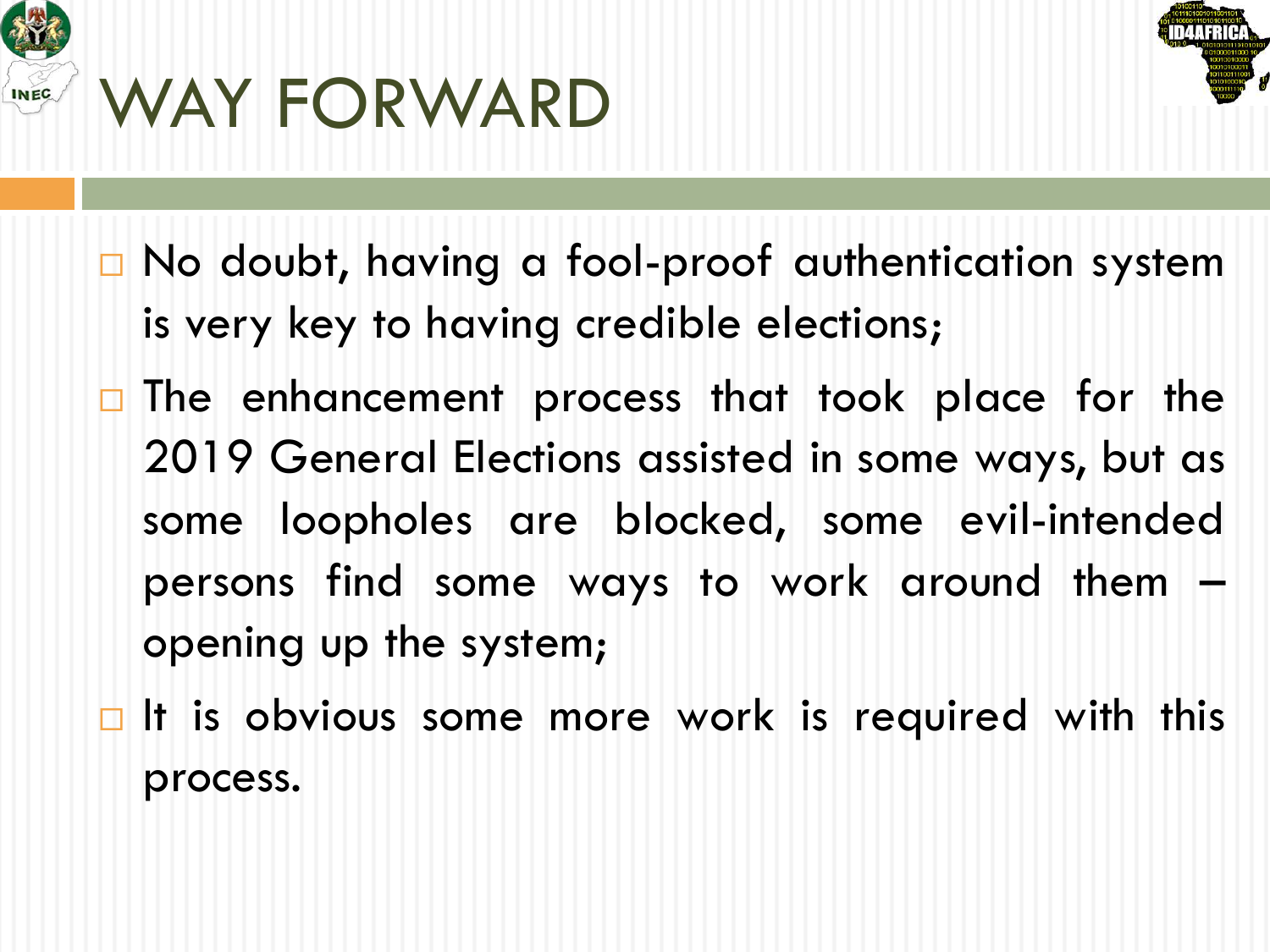

## WAY FORWARD …2



- $\Box$  Further work is being considered for future elections, especially years before the 2023 Elections:
	- $\blacksquare$  The need to revalidate all voters
	- Improvement on the fingerprints capturing algorithm during revalidation
	- **□ Creating proper sync between the FPs capturing and FPs** authentication processes,
	- Creating a new authentication and accreditation process using newer technology – software and hardware,
	- $\blacksquare$  etc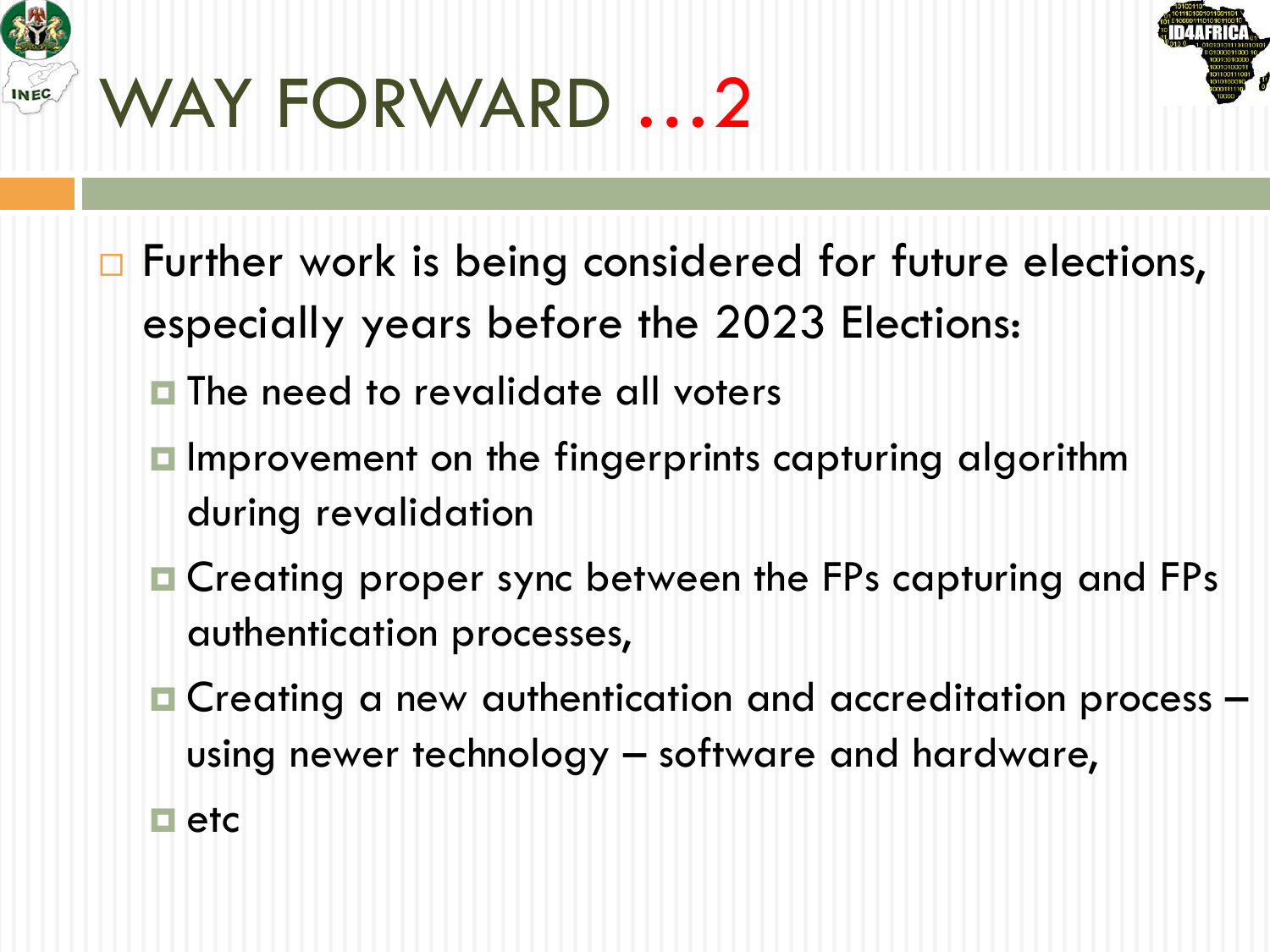

#### **CONCLUSION**



- □ People, Process & Technology key to the success of the development of ICT in the electoral process;
- $\Box$  The challenges with IT deployment could be overwhelming, but nothing compares to the joy and fulfillment of having a credible election process;
- $\Box$  It is very important to always realise that technology may most times not give a full end-to-<br>end solution, the people aspect should always be end solution, the people aspect should always be considered;
- The need to deploy technology to elections –<br>especially in Africa goes beyond timely completion of processes. It is more to "fight" persons who are out to beat the system;
- $\Box$  That is why INEC will keep improving its voter authentication process to ensure that one-man-one- vote is achieved.